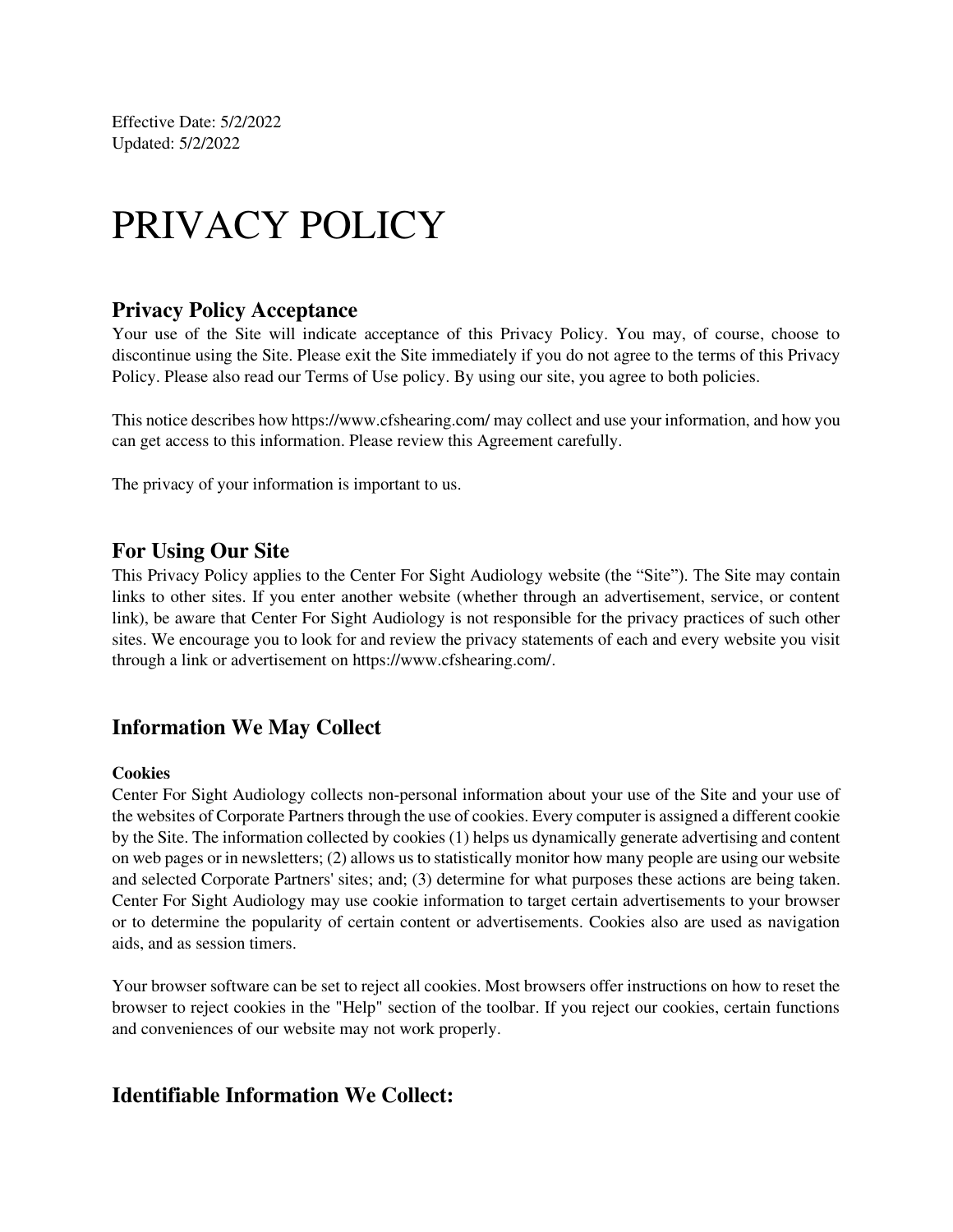Center For Sight Audiology collects personally identifiable information you provide when you sign up to receive our e-mail newsletter, call our phone number, send us an e-mail, send us a message through our online forms, or through public forums, and/or reach out to Center For Sight Audiology via online chat. We may use the personally identifiable information you provide to respond to your questions, provide you specific services you select, help you navigate the information on the Site, conduct follow-up surveys, and send you e-mails about website maintenance and updates.

By using our Site, we may collect categories of personal information including, but not limited to:

- Your name:
- Address;
- Phone number;
- E-mail;
- Date-of-birth:
- Geolocation, and;
- IP Address

Personally identifiable information that we collect may be shared or stored internally within our sister companies, subsidiaries, and parent company to facilitate proper functioning of the site, further our legitimate business interests, and/or compliance standards.

## **Information Collected by Third Parties Not Acting on Center For Sight Audiology's Behalf**

Corporate Partners or advertisers on the Site may use their own cookies in advertisements served on the Site and in correspondence sent to you. Some advertisers use companies other than Center For Sight Audiology to serve their ads and to monitor users' responses to ads, and these companies ("Ad Servers") may also collect non-personal information through the use of cookies on our website. In certain situations, information collection may be facilitated by momentarily directing your browser to the website of an Ad Server or other third party acting on behalf of the Corporate Partner, or advertiser before redirecting your browser to its proper destination (e.g., back to the Site to show the ad or to the advertiser's website); this redirection process will not be apparent to you.

Center For Sight Audiology does not control these third parties' use of cookies or how they manage the information they gather through them. However, we do require Corporate Partners, advertisers, and Ad Servers who collect cookie information through our website to agree to protect the information they collect. Certain Ad Servers allow you to prevent them from collecting data through the use of cookies.

You may opt-out of third party data collection. In order to do so, you must opt-out of such data collection through each individual site, adjust the settings within your device or browser, or visit the Network Advertising Initiative Opt-Out Page.

We use the following third party cookies on this website and its pages:

Google Analytics, Google Tag Manager, SEM Rush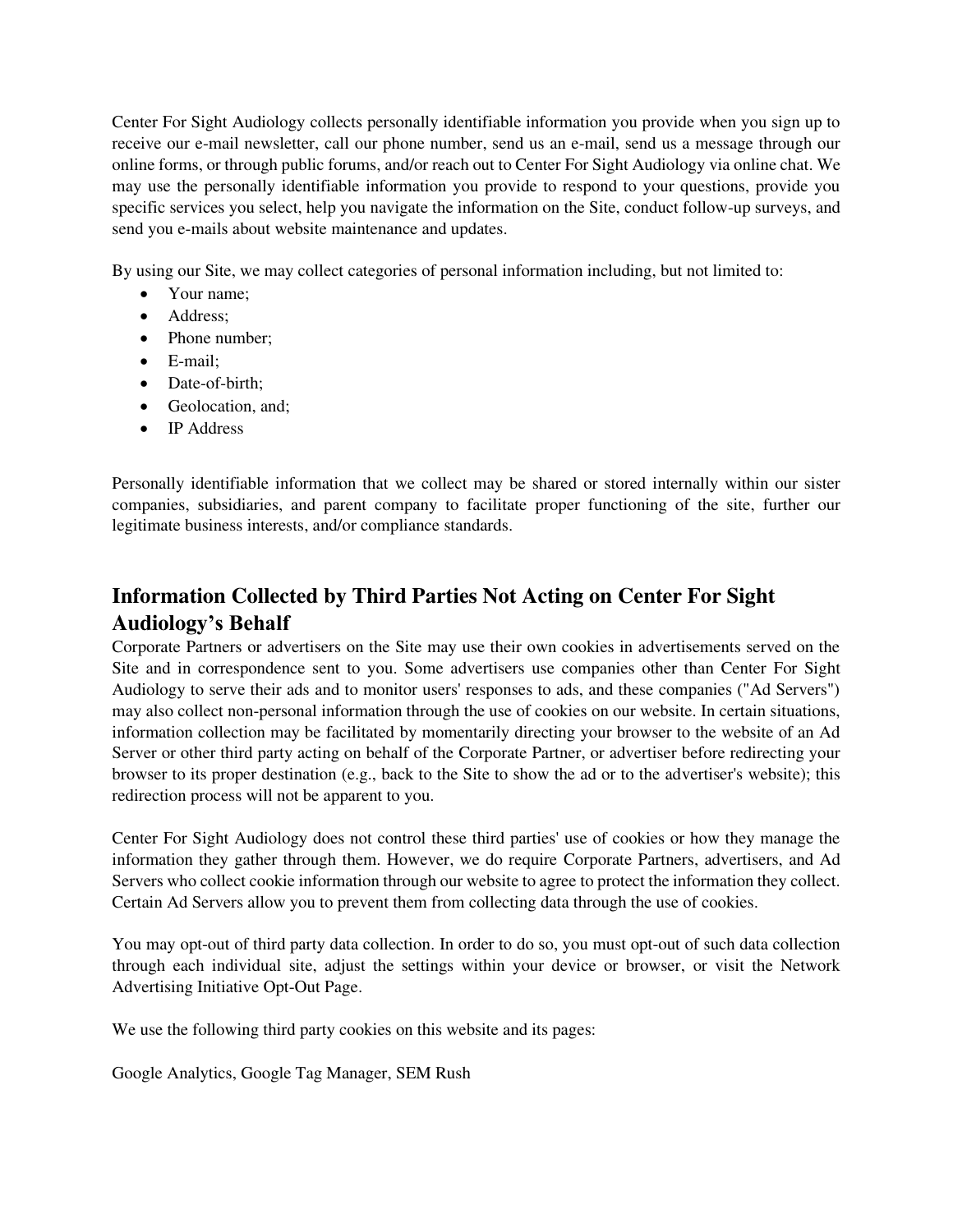## **Disclosure of Your Information**

Except as set forth in this privacy policy or as specifically agreed to by you, Center For Sight Audiology will not disclose any personally identifiable information it gathers from you on our Site. We will only release personally identifiable information to third parties: (1) to comply with valid legal requirements such as a law, regulation, search warrant, subpoena, or court order; or (2) in special cases, such as a physical threat to you or others. In the event that we are legally compelled to disclose your personally identifiable information to a third party, we will attempt to notify you unless doing so would violate the law or court order. In addition, we may disclose personal information as described below.

## **Disclosure of Aggregate Information**

Center For Sight Audiology may provide anonymized, aggregate information to third parties. For example, we might inform third parties regarding the number of users of the Site and the activities they conduct while on the Site. We might also inform a company (that may or may not be an advertiser on our site) that "30% of our users live east of the Delaware River" or that "25% of our users dispense hearing aids." We require parties with whom we share aggregate information to agree they will not attempt to make this information personally identifiable, such as by combining it with other databases.

## **How Center For Sight Audiology Handles Privacy and Security Internally**

Listed below are some of the security procedures Center For Sight Audiology uses to protect your privacy:

- Uses firewalls to protect information held in our servers;
- Closely monitors and limits the number of Center For Sight Audiology employees who have potential access to your personally identifiable information;
- Follows best practices for password security;
- Requires all respective Center For Sight Audiology employees to abide by this Privacy Policy and be subject to disciplinary action for violations thereof, and;
- Securely stores your data.

Despite Center For Sight Audiology's efforts to protect your personally identifiable information, there is always some risk that an unauthorized third-party may exceed access or that transmissions of your information over the Internet will be intercepted.

# **Contacting Center For Sight Audiology Regarding Your Personal Information**

If you have a complaint, problem, or want to delete your personally identifiable information from our systems, or update the personally identifiable information that you have provided to us, please e-mail us at [info@cfshearing.com](mailto:info@cfshearing.com) or call us at 941-330-2020. Our FOP department will forward your complaint to the appropriate internal department for a response or resolution. We try to answer every e-mail within 48 business hours, but we may not always able to do so.

## **FOR CALIFORNIA RESIDENTS:**

In addition and/or in accordance with the rest of our Privacy Policy, you have a right to know and request information regarding the categories of personal information and actual personal information we collect or